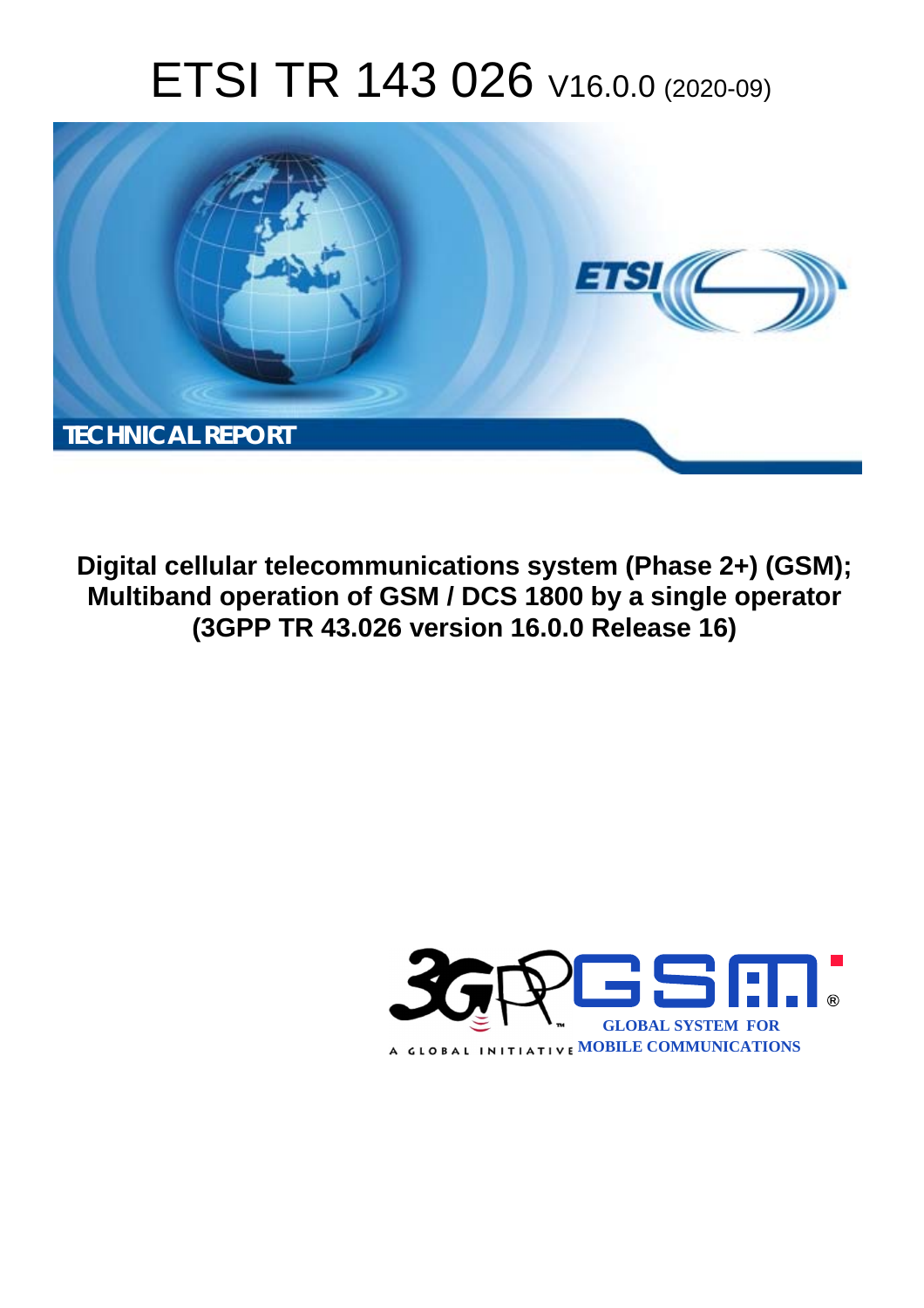Reference RTR/TSGR-0643026vg00

> Keywords GSM

#### *ETSI*

#### 650 Route des Lucioles F-06921 Sophia Antipolis Cedex - FRANCE

Tel.: +33 4 92 94 42 00 Fax: +33 4 93 65 47 16

Siret N° 348 623 562 00017 - NAF 742 C Association à but non lucratif enregistrée à la Sous-Préfecture de Grasse (06) N° 7803/88

#### *Important notice*

The present document can be downloaded from: <http://www.etsi.org/standards-search>

The present document may be made available in electronic versions and/or in print. The content of any electronic and/or print versions of the present document shall not be modified without the prior written authorization of ETSI. In case of any existing or perceived difference in contents between such versions and/or in print, the prevailing version of an ETSI deliverable is the one made publicly available in PDF format at [www.etsi.org/deliver](http://www.etsi.org/deliver).

Users of the present document should be aware that the document may be subject to revision or change of status. Information on the current status of this and other ETSI documents is available at <https://portal.etsi.org/TB/ETSIDeliverableStatus.aspx>

If you find errors in the present document, please send your comment to one of the following services: <https://portal.etsi.org/People/CommiteeSupportStaff.aspx>

#### *Copyright Notification*

No part may be reproduced or utilized in any form or by any means, electronic or mechanical, including photocopying and microfilm except as authorized by written permission of ETSI. The content of the PDF version shall not be modified without the written authorization of ETSI. The copyright and the foregoing restriction extend to reproduction in all media.

> © ETSI 2020. All rights reserved.

**DECT™**, **PLUGTESTS™**, **UMTS™** and the ETSI logo are trademarks of ETSI registered for the benefit of its Members. **3GPP™** and **LTE™** are trademarks of ETSI registered for the benefit of its Members and of the 3GPP Organizational Partners. **oneM2M™** logo is a trademark of ETSI registered for the benefit of its Members and of the oneM2M Partners. **GSM®** and the GSM logo are trademarks registered and owned by the GSM Association.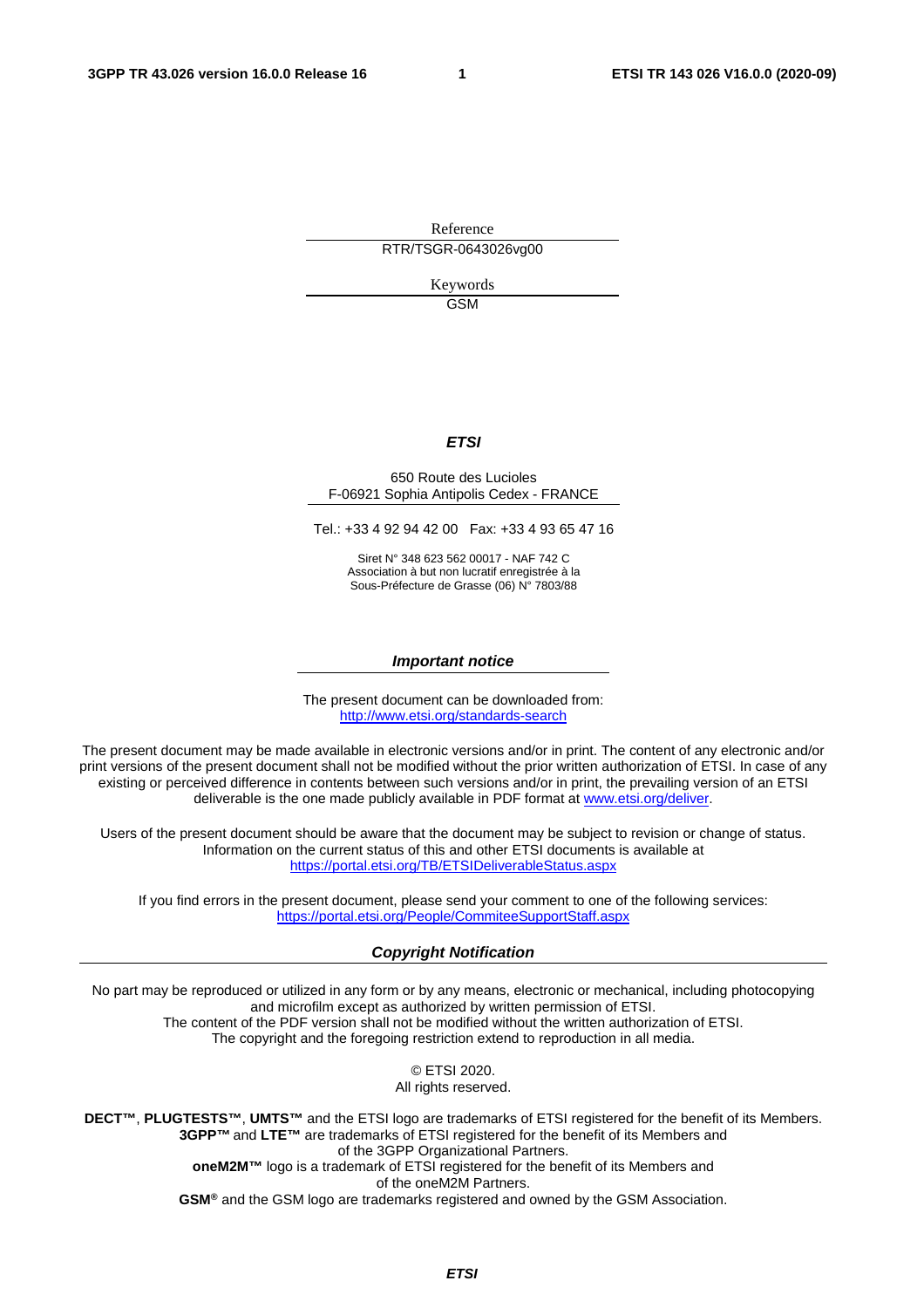# Intellectual Property Rights

#### Essential patents

IPRs essential or potentially essential to normative deliverables may have been declared to ETSI. The information pertaining to these essential IPRs, if any, is publicly available for **ETSI members and non-members**, and can be found in ETSI SR 000 314: *"Intellectual Property Rights (IPRs); Essential, or potentially Essential, IPRs notified to ETSI in respect of ETSI standards"*, which is available from the ETSI Secretariat. Latest updates are available on the ETSI Web server [\(https://ipr.etsi.org/](https://ipr.etsi.org/)).

Pursuant to the ETSI IPR Policy, no investigation, including IPR searches, has been carried out by ETSI. No guarantee can be given as to the existence of other IPRs not referenced in ETSI SR 000 314 (or the updates on the ETSI Web server) which are, or may be, or may become, essential to the present document.

#### **Trademarks**

The present document may include trademarks and/or tradenames which are asserted and/or registered by their owners. ETSI claims no ownership of these except for any which are indicated as being the property of ETSI, and conveys no right to use or reproduce any trademark and/or tradename. Mention of those trademarks in the present document does not constitute an endorsement by ETSI of products, services or organizations associated with those trademarks.

# Legal Notice

This Technical Report (TR) has been produced by ETSI 3rd Generation Partnership Project (3GPP).

The present document may refer to technical specifications or reports using their 3GPP identities. These shall be interpreted as being references to the corresponding ETSI deliverables.

The cross reference between 3GPP and ETSI identities can be found under<http://webapp.etsi.org/key/queryform.asp>.

## Modal verbs terminology

In the present document "**should**", "**should not**", "**may**", "**need not**", "**will**", "**will not**", "**can**" and "**cannot**" are to be interpreted as described in clause 3.2 of the [ETSI Drafting Rules](https://portal.etsi.org/Services/editHelp!/Howtostart/ETSIDraftingRules.aspx) (Verbal forms for the expression of provisions).

"**must**" and "**must not**" are **NOT** allowed in ETSI deliverables except when used in direct citation.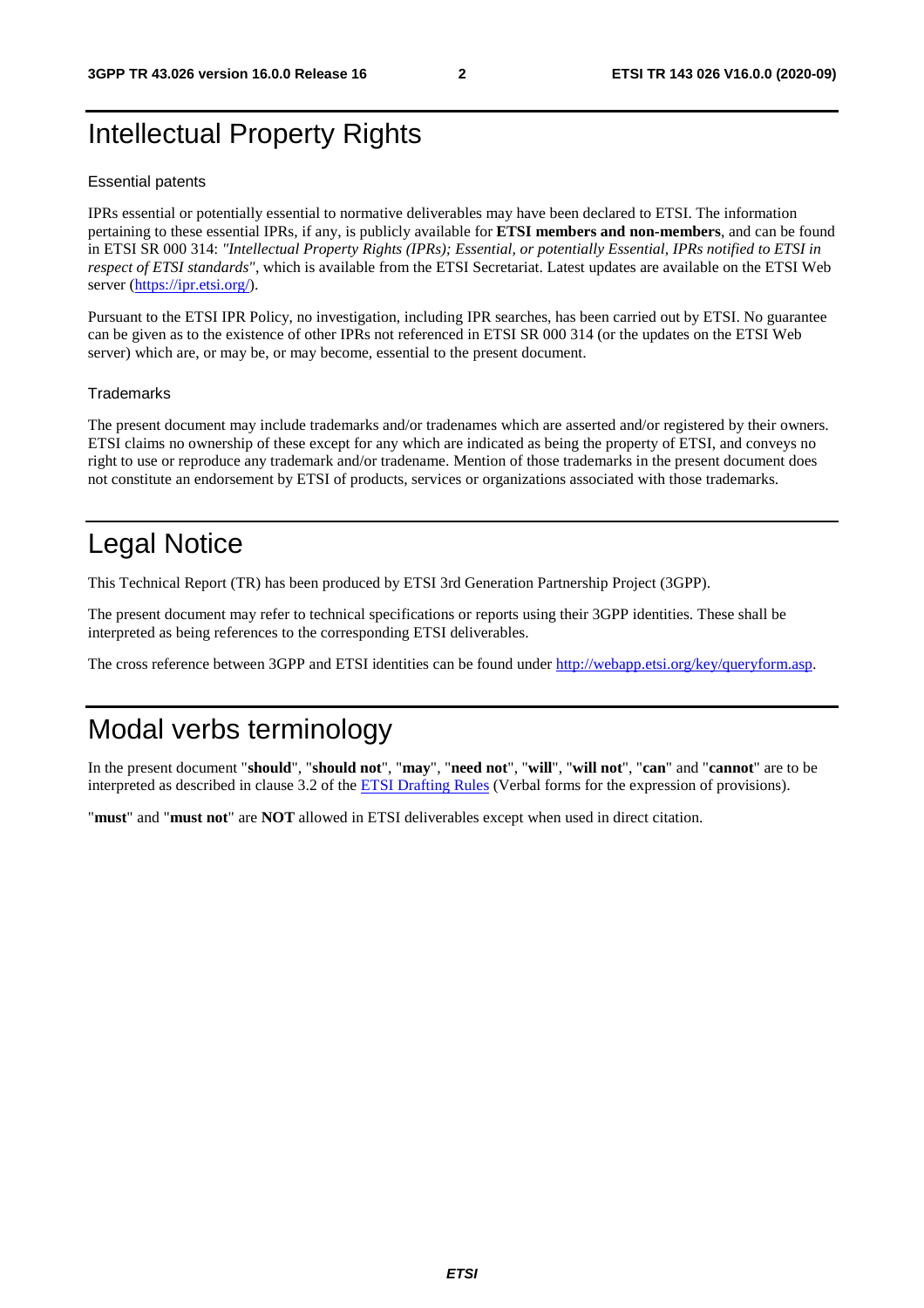$\mathbf{3}$ 

# Contents

| 1               |                                                                                     |  |  |  |  |  |
|-----------------|-------------------------------------------------------------------------------------|--|--|--|--|--|
| 1.1             |                                                                                     |  |  |  |  |  |
| 1.2             |                                                                                     |  |  |  |  |  |
| 2               |                                                                                     |  |  |  |  |  |
| 2.1             |                                                                                     |  |  |  |  |  |
| 2.2<br>2.3      |                                                                                     |  |  |  |  |  |
| 2.4             |                                                                                     |  |  |  |  |  |
| 2.5             |                                                                                     |  |  |  |  |  |
| 3               |                                                                                     |  |  |  |  |  |
| 3.1             |                                                                                     |  |  |  |  |  |
| 3.2             |                                                                                     |  |  |  |  |  |
| 3.3             |                                                                                     |  |  |  |  |  |
| 3.4             |                                                                                     |  |  |  |  |  |
| 4               |                                                                                     |  |  |  |  |  |
| 4.1             |                                                                                     |  |  |  |  |  |
| 4.1.1           |                                                                                     |  |  |  |  |  |
| 4.1.2           |                                                                                     |  |  |  |  |  |
| 4.1.3<br>4.2    |                                                                                     |  |  |  |  |  |
| 4.3             |                                                                                     |  |  |  |  |  |
| 4.4             |                                                                                     |  |  |  |  |  |
| 5.              |                                                                                     |  |  |  |  |  |
| 5.1             |                                                                                     |  |  |  |  |  |
| 5.2             |                                                                                     |  |  |  |  |  |
| 5.3             |                                                                                     |  |  |  |  |  |
| 6               |                                                                                     |  |  |  |  |  |
| 6.1             |                                                                                     |  |  |  |  |  |
| 6.1.1           |                                                                                     |  |  |  |  |  |
| 6.1.2<br>6.2    |                                                                                     |  |  |  |  |  |
| 6.2.1           |                                                                                     |  |  |  |  |  |
| 6.2.2           |                                                                                     |  |  |  |  |  |
| 6.3             |                                                                                     |  |  |  |  |  |
| 6.3.1           |                                                                                     |  |  |  |  |  |
| 6.3.2           |                                                                                     |  |  |  |  |  |
| Annex A:        |                                                                                     |  |  |  |  |  |
| A.1             |                                                                                     |  |  |  |  |  |
| A.2             |                                                                                     |  |  |  |  |  |
| A.3             | Proposed for WI "Technical enhancements" and required by WI "Multiband operation"11 |  |  |  |  |  |
| A.4             |                                                                                     |  |  |  |  |  |
| A.5             |                                                                                     |  |  |  |  |  |
|                 |                                                                                     |  |  |  |  |  |
| <b>Annex B:</b> |                                                                                     |  |  |  |  |  |
|                 |                                                                                     |  |  |  |  |  |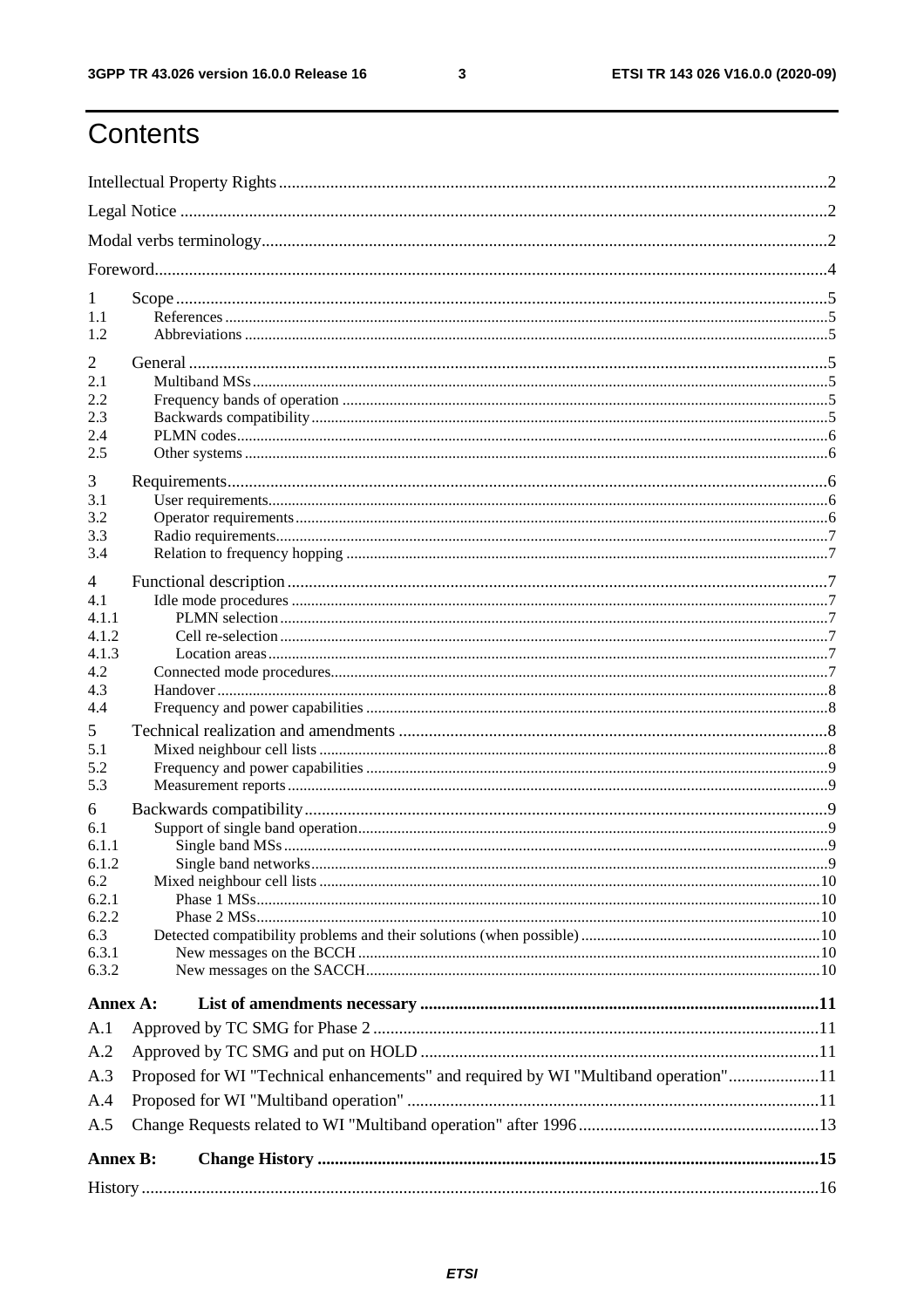# Foreword

This Technical Specification has been produced by the 3<sup>rd</sup> Generation Partnership Project (3GPP).

The contents of the present document are subject to continuing work within the TSG and may change following formal TSG approval. Should the TSG modify the contents of the present document, it will be re-released by the TSG with an identifying change of release date and an increase in version number as follows:

Version x.y.z

where:

- x the first digit:
	- 1 presented to TSG for information;
	- 2 presented to TSG for approval;
	- 3 or greater indicates TSG approved document under change control.
- y the second digit is incremented for all changes of substance, i.e. technical enhancements, corrections, updates, etc.
- z the third digit is incremented when editorial only changes have been incorporated in the document.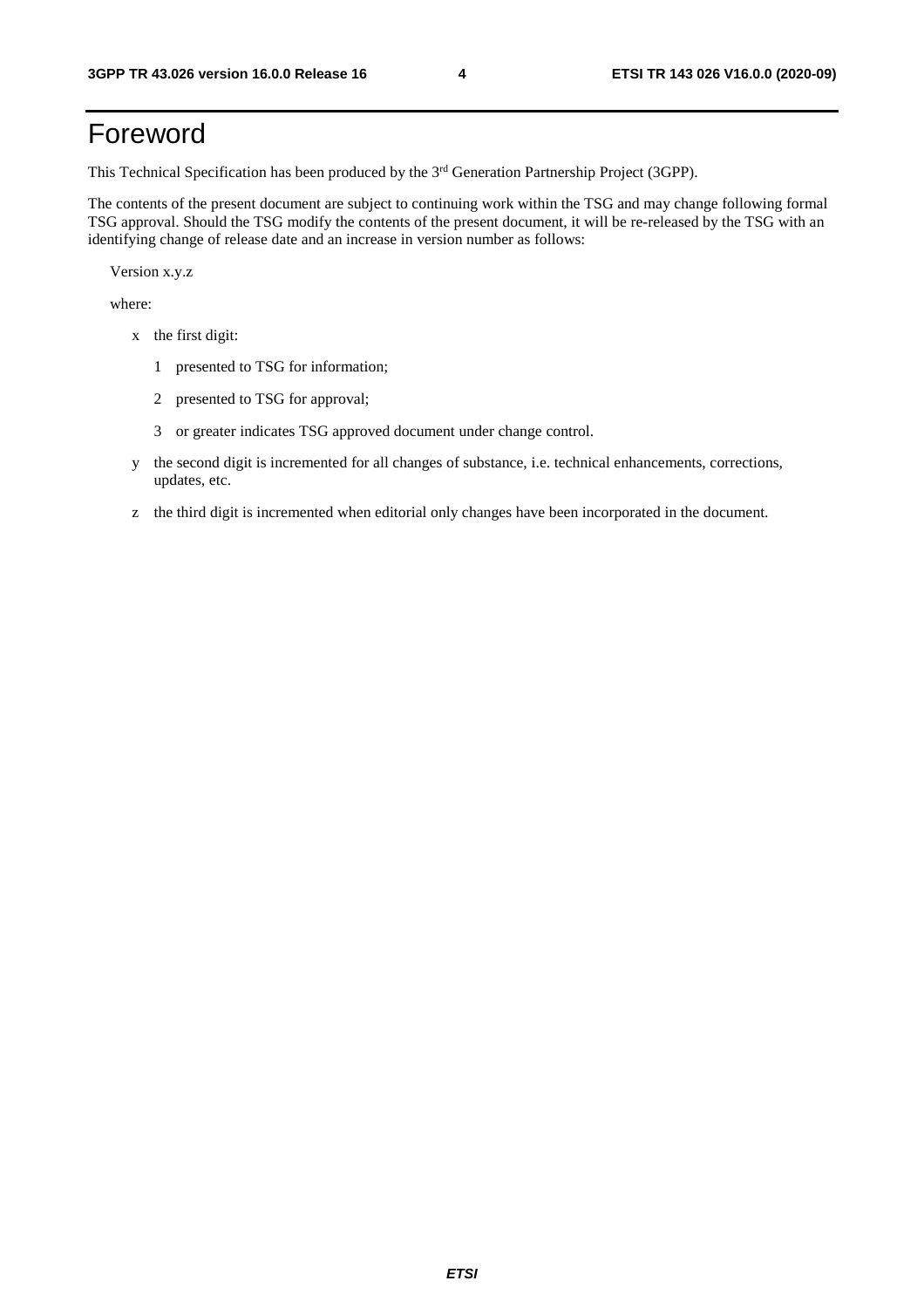### 1 Scope

The purpose of the present document is to describe the functionality of a Multiband GSM/DCS Network operated by a single operator and the Multiband GSM/DCS Mobile Station (MS). It also describes the necessary amendments to the GSM/DCS phase 2 specifications for the technical realization of the function.

The resulting Amendment Requests (AR) and Change Requests (CR) necessary for Multiband Operation are listed in annex A.

### 1.1 References

Not relevant to the present document.

### 1.2 Abbreviations

Abbreviations used in the present document are listed in GSM 01.04.

# 2 General

Multiband operation of GSM/DCS by a single operator enables an operator, with licenses in more than one of the frequency bands specified in the GSM specifications, to support the use of multiband MSs in all bands of the licenses. In addition it also enables the operator to support the use of single band MSs in, at least, one band of the licenses.

Multiband GSM/DCS MSs, are MSs which are capable of using more than one of the frequency bands specified in the GSM specifications. The multiband MS is specified in GSM 02.06. (AR02.06-A001) and in section 2.1.

The use of multiband operation and development of multiband MSs are optional for operators and manufactures.

### 2.1 Multiband MSs

A MS which supports more than one band and the functionality below is defined as a Multiband MS.

The multiband MS has the functionality to perform handover, channel assignment, cell selection and cell re-selection between all its bands of operation within one PLMN, i.e. when one PLMN code is used in all bands. In addition it has the functionality to make PLMN selection, in manual or automatic mode, in all its bands of operation. The multiband MS shall meet all requirements specified for each individual band supported. In addition it shall meet the extra functional requirements for the multiband MSs.

### 2.2 Frequency bands of operation

Multiband operation shall be possible with any combination of the frequency bands specified in the GSM specifications. No frequency band is treated as a primary band in the specification. The operators may however use control mechanisms to make the MSs treat one of the bands with priority.

As a first implementation of Multiband operation only operation with GSM 900 (Standard or Extended) and DCS 1 800 is included in the standard. The proposed procedures shall however make it possible for operation between other bands if such are included in the core specifications in the future.

### 2.3 Backwards compatibility

Backwards compatibility with phase 1 and phase 2 single band mobiles shall be ensured by the specification of multiband operation. A multiband PLMN shall therefore, in addition to support of multiband MSs, be able to support the use of single band mobiles for, at least one of the bands of operation.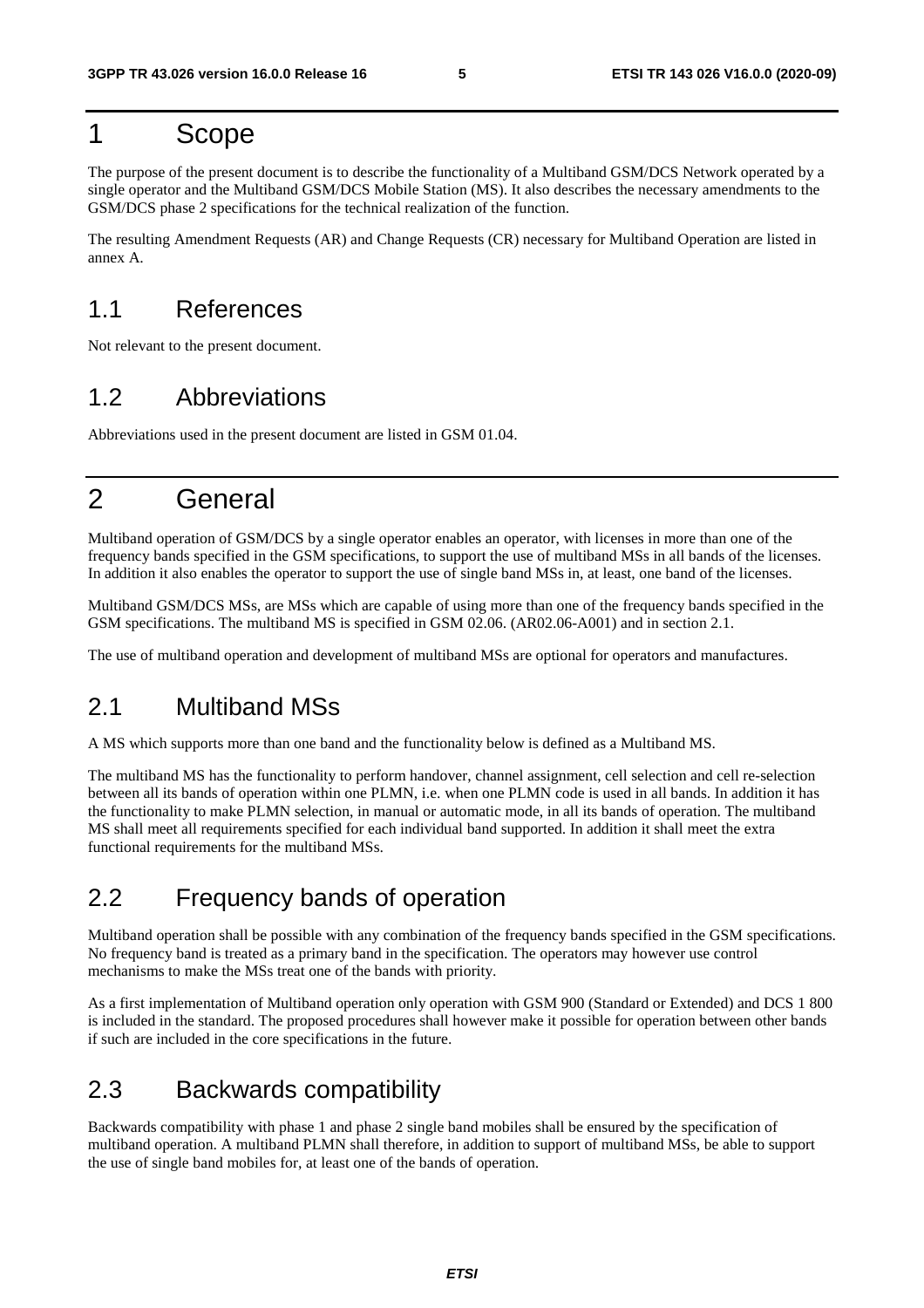Backwards compatibility by the multiband MSs shall also be ensured. The MSs shall therefore be able to, functionally, work as single band mobiles in a single band network.

### 2.4 PLMN codes

Multiband operation of GSM/DCS by a single operator, with handover and assignment between the bands, implies that only one PLMN code is used in all bands of operation. Handover or assignment between PLMNs is not covered by this document or the work item.

An operator, with license in more than one band, may however support multiband mobiles without handover and assignment between the bands. If so, more than one PLMN code may be used. This is already covered with the phase 1 and phase 2 specifications.

### 2.5 Other systems

Multiband operation by a single operator does not include multi mode operation, i.e. handover, assignment or roaming between GSM/DCS and systems covered by other specifications or standards. The amendments of the GSM/DCS specifications for multiband operation may however be done in a flexible way so that multi mode operation can make use of the same procedures.

# 3 Requirements

### 3.1 User requirements

No special actions by the user shall be necessary to use a multiband MS. The possibility for the user to decide to operate the MS in a single band mode may however be supported. Indications may also be given to the user of which band is being used.

The user of a multiband MS shall be able to roam between PLMNs operating in any of the MS's frequency bands of operation. The MS shall therefore, at PLMN selection, present all available PLMNs within its frequency bands of operation.

### 3.2 Operator requirements

The use of multiband operation shall be optional for the operator. Multiband MSs must therefore be able to, functionally, work as single band MSs in a single band network.

When multiband operation is used, it shall be possible to provide coverage in one frequency band independently of the coverage in another band..

Two options can be implemented by an operator when operating a multiband network :

- i) a BCCH in each band of operation;
- ii) a common BCCH in only one of the band of operation when resources across all bands are co-located and synchronized.
- NOTE: For case ii), in order to ensure proper operation of the network, the operator should take into account issues related to the difference of propagation between the different bands, e.g GSM and DCS when performing cell planning. As far as synchronization issues are concerned, the requirements for TA for multiband BTSs may only be fulfilled when the TA is the same in the two bands, i.e. within the tolerance as defined in GSM 05.10. This imposes some restrictions on the cells where the two bands are supported (e.g. small cells).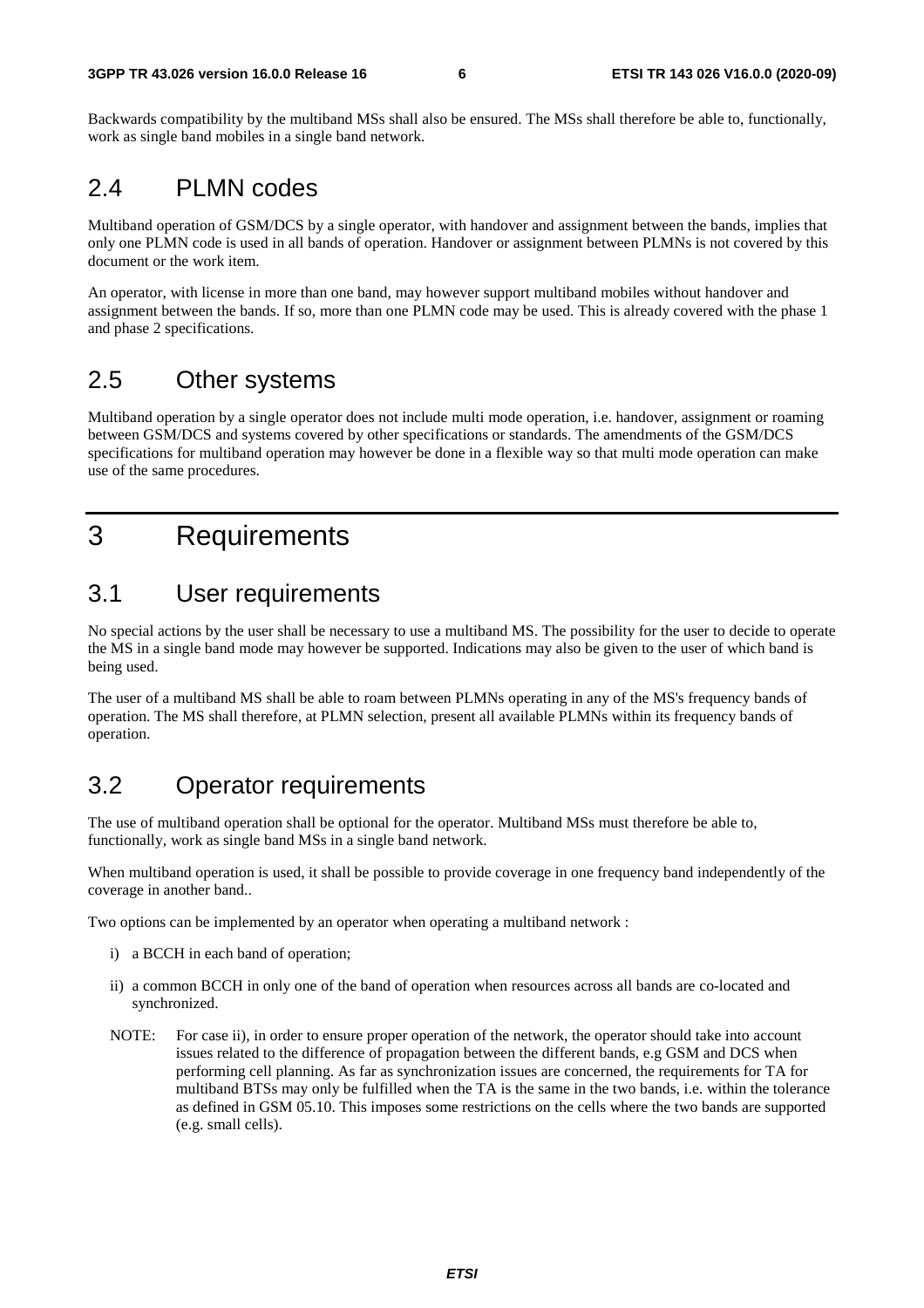### 3.3 Radio requirements

The radio requirements for GSM and DCS in the present GSM/DCS specification differs in some cases. A multiband MS and the multiband network shall meet all requirements for each band of operation respectively. Type approval of multiband MSs will be covered by the respective test specifications and some additional tests for the multiband functionality.

### 3.4 Relation to frequency hopping

The multiband MS and the multiband network shall support frequency hopping within each band of operation. Frequency hopping between the bands of operation is not required.

### 4 Functional description

To understand the necessary amendments of the phase 2 specifications functional descriptions of different procedures and solutions are described below. The technical realization are described in clause 5 and the actual amendments are listed in annex 1 with a brief description.

### 4.1 Idle mode procedures

The idle mode procedures will not be different for multiband MSs or networks. Only the fact that more than one band is available has to be taken into account.

### 4.1.1 PLMN selection

A multiband MS shall use the normal PLMN selection procedures, as specified in GSM 02.11 and 03.22, with the additional requirement to select from all available PLMNs in all bands of operation. When presenting available PLMNs it shall show all available PLMNs within the MSs bands of operation. A multiband PLMN may have BCCHs available on more than one band but shall still be treated as one PLMN and must therefore only be presented once.

PLMN search time, at switch on, will be the sum of the search times presently specified for each band of operation if no prior knowledge is stored in the MS.

### 4.1.2 Cell re-selection

The multiband network will send out neighbour cell lists which may contain a mixture of channels from different frequency bands. The multiband MSs shall follow the normal cell-re-selection procedures with the addition to monitor all channels within the neighbour cell list which are within the MS's bands of operation. All MSs shall ignore channel numbers which are outside its bands of operation. Channels within the MS's bands of operation shall be monitored.

Priority at cell re-selection can be given to one of the bands of operation by using existing phase 2 parameters.

Compatibility with phase 1 and phase 2 MSs will be ensured by the procedures described in clause 6.

### 4.1.3 Location areas

No special requirements are specified for the allocation of location areas among the cells in a multiband network. It shall therefore be possible the use the same or different location areas for cells in different frequency bands irrespective of their location.

### 4.2 Connected mode procedures

The multiband network will send out neighbour cell lists which may contain a mixture of channels from different frequency bands. The multiband MS shall use the normal monitor and reporting procedures with the additional requirement to monitor and report from all channels within its bands of operation.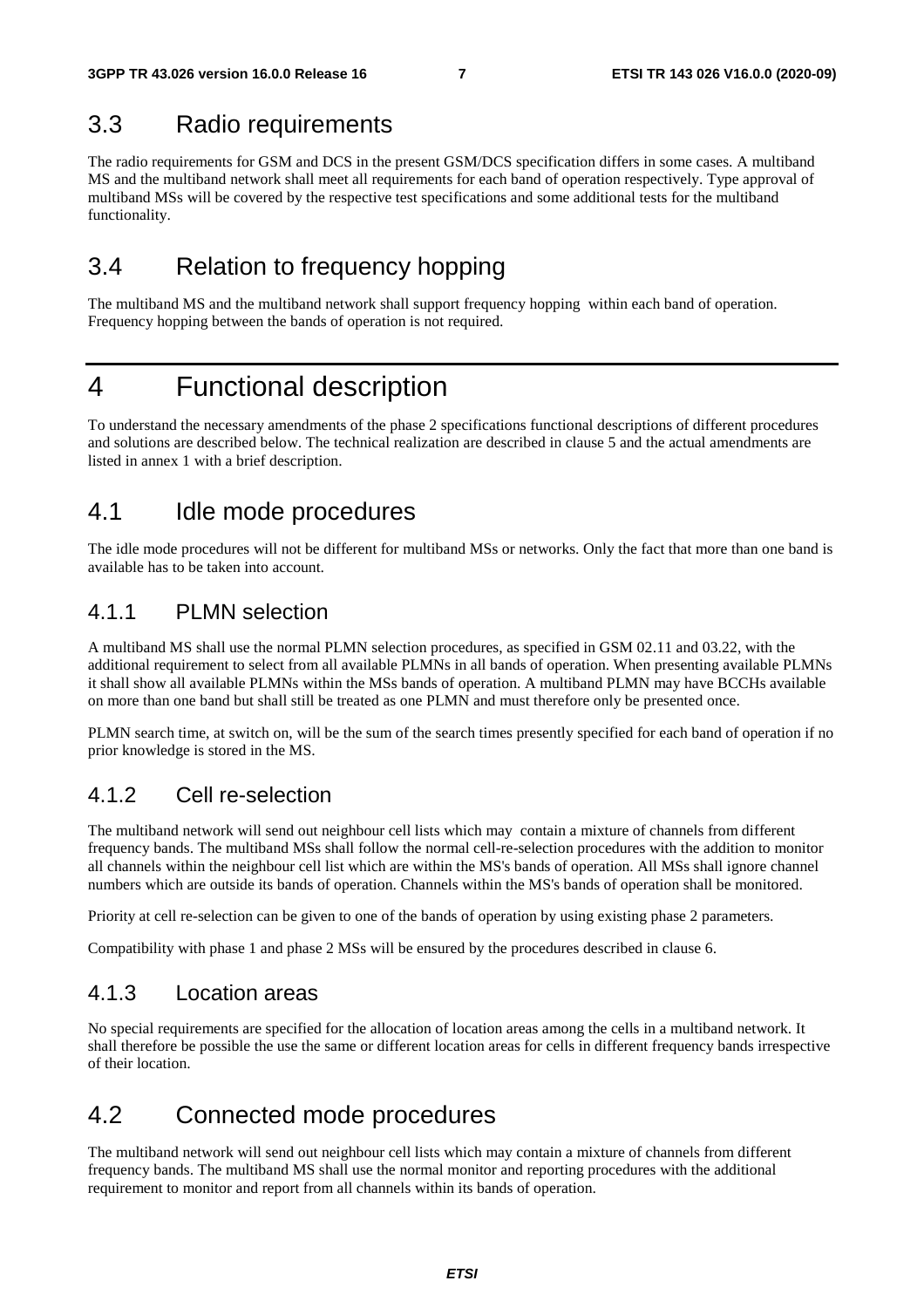### 4.3 Handover

Based on the measurement reports sent by the multiband MS the network will send handover commands to any channel within the MS's bands of operation.

To ensure that handover is possible to a cell which was not reported to be the strongest candidate, e.g. for traffical reasons, a multiband MS shall report at least the number of strongest candidates on each band measured and identified as indicated by the parameter Multiband\_Reporting sent in System Information 2ter/5ter. The coding of this parameter is specified in AR 05.08-A006.

Any MS will only send measurement reports from cells within its bands of operation. Handover commands to cells outside the bands of operation will therefore not occur..

### 4.4 Frequency and power capabilities

The network will be informed by the MS of its frequency and power capabilities to ensure that all procedures, e.g. the handover algorithm, gets accurate information.

5 Technical realization and amendments

The technical realization, e.g. bit mapping, is described in this clause. Also, the necessary amendment is described and reference is made to the amendment request presented.

### 5.1 Mixed neighbour cell lists

A multiband network may use System Information 2/5, System Information 2bis/5bis and a new System Information 2ter/5ter to inform the MSs about the available neighbour cell frequencies. The BCCH channel list consists either of only the sub list derived from the neighbour cell description information element(s) in SI 2/5 (and possibly SI 2bis/5bis) or that sub list concatenated with the neighbour cell description information element received in SI 2ter/5ter in case SI 2ter/5ter is also received. Indication that 2ter is available is included in the SI3 rest octets. Channel numbers which are outside the bands of operation of a MS will be ignored. The scheduling of the sending of SI 2ter on BCCH is specified in AR05.02-A001.

Solution to problems with backwards compatibility are described in clause 6.

Different encoding of the BCCH frequencies in the BA list give different numbers of possible combinations and number of neighbour cells in the list. The limitations are given below:

#### **1024 range**

This allows to encode 2 - 16 frequencies, the frequencies being spread among up to 1024 ARFCNs. This cover more than P-GSM, E-GSM and DCS 1800 together.

#### **512 range**

This allows to encode 2-18 frequencies, the frequencies being spread among up to 512 consecutive ARFCNs. This would cover the E-GSM and DCS for instance.

#### **256 range**

This allows to encode 2-22 frequencies, the frequencies being spread among up to 256 consecutive ARFCNs.

#### **128 range**

This allows to encode 2-29 frequencies, the frequencies being spread among up to 128 consecutive ARFCNs.

#### **Variable bit map**

This allows any combination among 112 consecutive ARFCNs.

#### **Bit map 0**

This allows to encode 124 frequencies among ARFCNs 1-124.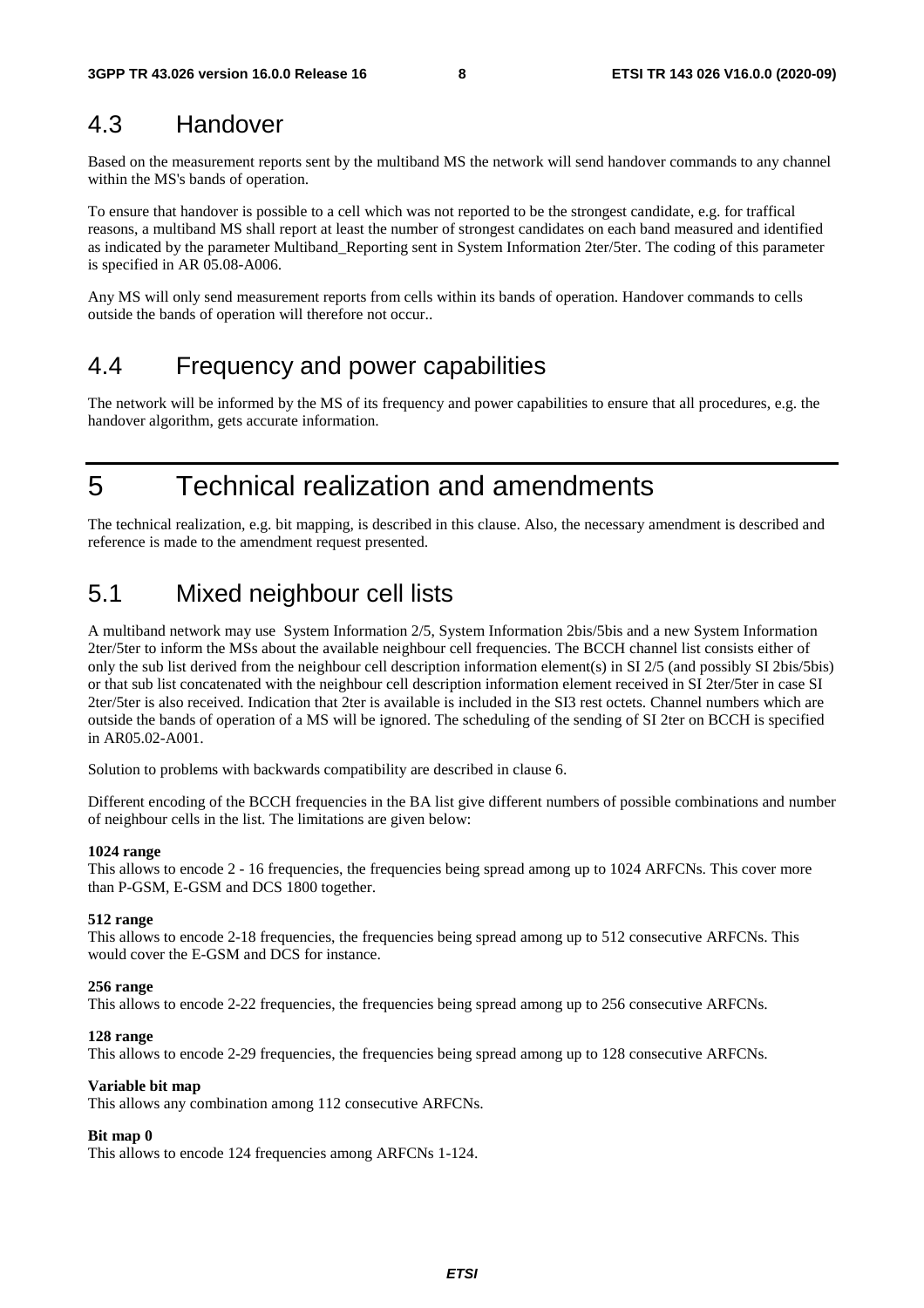### 5.2 Frequency and power capabilities

The network has to be informed of the frequency capabilities and the associated power capability of the multiband MS, on each frequency band, at call set up to ensure a reliable functionality. A multiband mobile shall therefore send a classmark change message with CM3 information as early as possible according to the procedure described in AR 04.08-A069 and AR 04.08-A071 (Early Classmark Sending)*.* In order to give an early indication to the network that the MS is capable of using the Early Classmark Sending, one bit in CM1 and CM2 is used (the spare bit in front of the A5/1 bit).

The network may forbid the MS to use Early Classmark Sending by setting the Early Classmark Sending Control (ECSC) bit in the SI3 rest octets to "L".

The requirement on the timing of the Classmark Change message, such that the MS send CM change in the empty uplink block following the reception of the L2 UA frame, is specified in AR 04.13-A001.

An operator may decide to delay or inhibit the sending of the Classmark Change message from the BSC to the MSC if it was received immediately after the initial L3 message. This is described in AR08.08-A013.

Any combination of frequency bands and power capabilities in the GSM specifications shall be possible. The coding of frequency and power capabilities according to the solution in AR04.08-A007 ensure this flexibility and also give room for further evolution.

### 5.3 Measurement reports

The multiband MS will normally report the signal strength of six strongest and identified neighbour cells as a normal MS. These cells may however not use the same frequency band.

To ensure that handover is possible, e.g. for traffical reasons, to a cell which was not reported to be the strongest candidate, a multiband MS shall, for each band, report at least the number of strongest candidate cells measured and identified as indicated by the MultibandReporting parameter. This parameter is sent in the 5ter and 2ter messages with two bits from the Skip Indicator, which will not be used in 2ter/5ter. The maximum of six cells reported is still unchanged.

The sending of the MultibandReporting parameter is specified in AR04.08-A015.The coding of the two bits in the parameter is specified in AR 05.08-A006.

### 6 Backwards compatibility

Multiband operation will be specified to be backwards compatible so that no harm is made to existing networks and that phase 1 and phase 2 single band mobiles will work in a multiband network.

### 6.1 Support of single band operation

### 6.1.1 Single band MSs

A multiband network will normally support single band mobiles in each of the bands of operation but in some cases (common BCCH in one band), it will only support single band mobiles in one of the bands of operation. Single band signalling will be present as well as multiband signalling.

### 6.1.2 Single band networks

The multiband MSs will, functionally, work as single band mobiles in a single band network.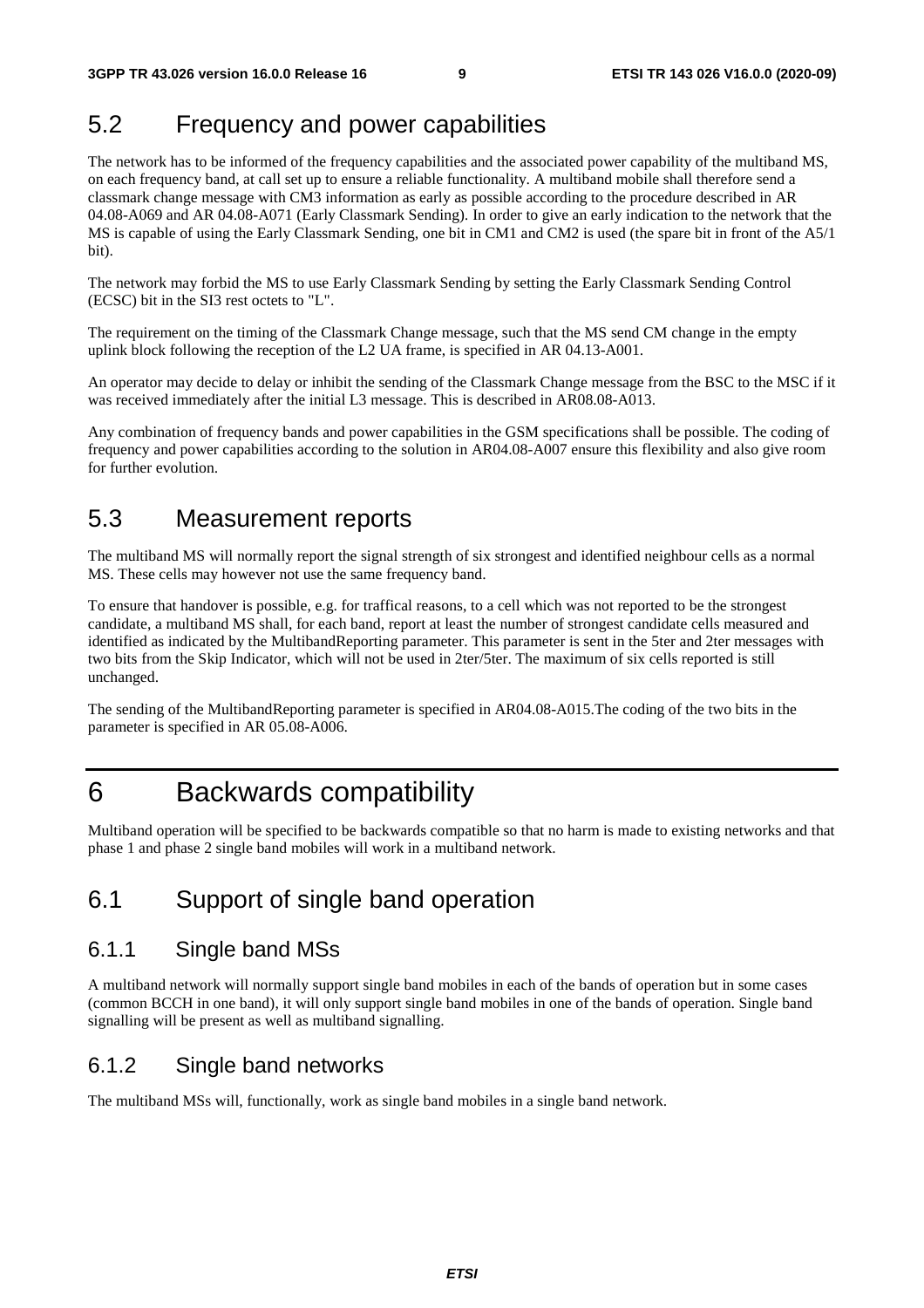### 6.2 Mixed neighbour cell lists

### 6.2.1 Phase 1 MSs

Some phase 1 DCS mobiles ignores the whole BA list if frequencies outside the DCS band is contained in the BA list. System Information 2ter/5ter are therefore introduced to solve this problem. In multiband PLMNs, where phase 1 DCS MSs will be present, SI 2ter/5ter will be used to indicate the ARFCNs outside the DCS1800 band. SI 2ter/5ter will then be ignored by the phase 1 MSs but SI2/5 and 2bis/5bis will still be used.

### 6.2.2 Phase 2 MSs

Phase 2 mobiles will only ignore channel numbers, i.e. not the whole BA list, which are outside the bands of operation of the MS. This is already included in the phase 2 specifications (CR-04.08-665).

### 6.3 Detected compatibility problems and their solutions (when possible)

### 6.3.1 New messages on the BCCH

Some GSM 900 phase 1 mobiles will not operate properly if new SI messages with a L2 pseudolength greater than 1 are received. To be able to provide service to these mobiles in a multiband 900-1800 network with P-GSM 900 phase 2 mobiles, the handling of the pseudolength received in SI messages have been modified and some measures to avoid the situation have been defined in ETR 09.94. The changes introduced are:

- Phase 2 mobiles are recommended to ignore the L2 pseudolength received in all SI messages. For the System Information 2ter message mobiles are required to ignore the received L2 pseudolength. (CR -04.08-A239 rev 2 and 238 rev 2)
- Networks shall set the L2 pseudolength in the SI 2ter message to 0. SI 2bis must not be used in the P-GSM band. (CR -09.94-A007 rev 1)

### 6.3.2 New messages on the SACCH

Some phase 1 mobiles may experience performance degradations if the network sends SI messages not defined in phase 1 on the SACCH. The recommended measures to avoid this degradation have been defined in ETR 09.94 (CR -09.94- A007 rev 1):

- Networks shall not send SI 5ter messages on the SACCH to phase 1 GSM or DCS mobiles or SI 5bis messages on the SACCH to phase 1 GSM mobiles.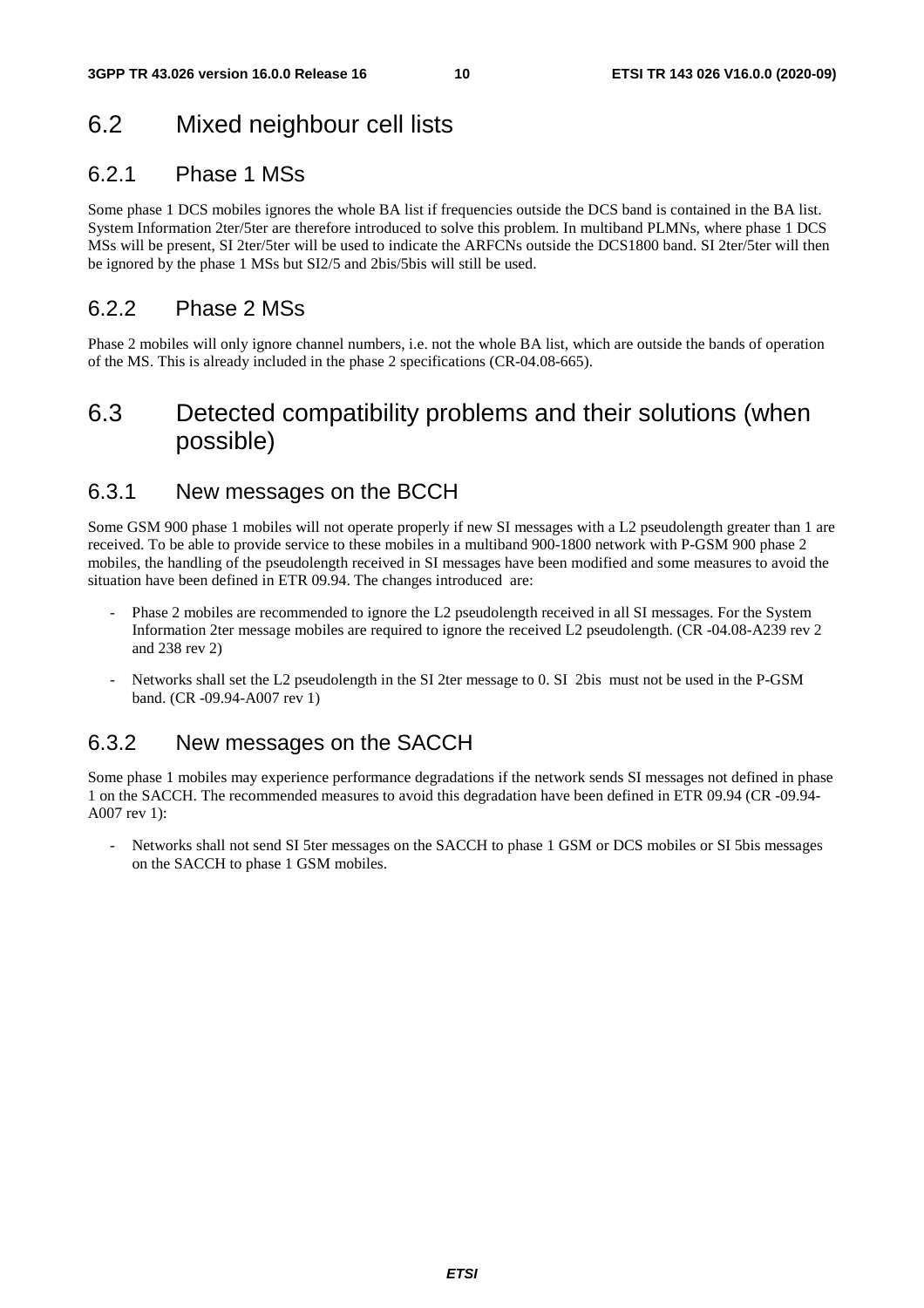# Annex A: List of amendments necessary

# A.1 Approved by TC SMG for Phase 2

A.1.1 CR-04.08-665 on mixed frequency lists

Compatibility ensured for phase 2 mobiles in a multiband PLMN.

# A.2 Approved by TC SMG and put on HOLD

A.2.1 AR 08.58-A005r4 "Sending of SACCH System Information on a call-by-call basis"

Procedures to send SI on SACCH based on the MS capabilities. This is part of WI "Technical Enhancements" and was approved at SMG#14.

# A.3 Proposed for WI "Technical enhancements" and required by WI "Multiband operation"

#### A.3.1 AR 04.08-069 "Early Classmark Sending" and AR 04.08-071 "Early Classmark Sending"

The multiband MS shall automatically send the CLASSMARK CHANGE message as soon as the main signalling link is established (Early Classmark Sending) if so permitted by the network, as indicated in the last reception in the accessed cell of the SYSTEM INFORMATION 3 message.

#### A.3.2 AR 04.13-A002r1 "Performance requirements on the sending of the CLASSMARK CHANGE message"

Requirements on the MS to send CM Change in the first uplink block after receiving UA-frame in downlink.

#### A.3.3 AR 08.08-A013r3 "Early sending of CLASSMARK CHANGE"

Inclusion of the option for the BSS to delay or suppress the sending of the CLASSMARK UPDATE message to the MSC in case the CLASSMARK CHANGE message was received at initial connection establishment.

#### A.3.4 CR 09.90-033 "Early sending of Classmark change indication in CLASSMARK IE"

A phase 2 MS uses one bit in Classmark 1 and 2 IE to indicate its capability in terms of early sending of classmark change message. This bit was associated to another meaning and its use leads to the use of a former reserved value.

# A.4 Proposed for WI "Multiband operation"

A.4.1 **AR 02.06-A001r2 "Definition of multiband MS type"** 

Inclusion of multiband possibilities and definition of the multiband MS.

#### A.4.2 AR 02.11-A004 "Clarifications for multiband operation"

Clarifications about the possibilities to use multiband operation and presentation of available PLMNs.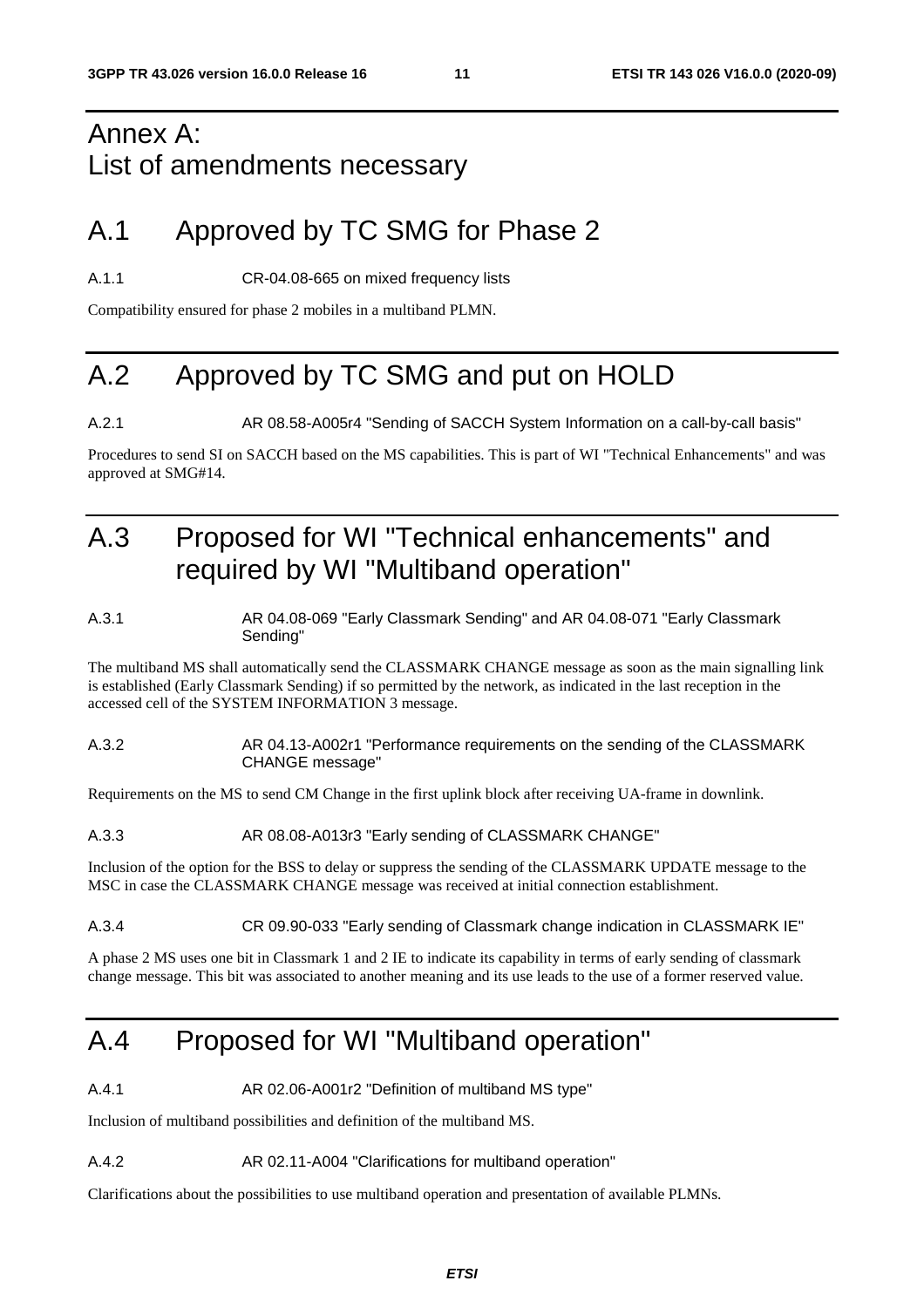A.4.3 AR 03.22-A004 "Support of multiband operation by a single operator"

Removal of inconsistencies with multiband operation.

A.4.4 AR 04.08-A007r2 "Multiple band MSs in a dual band network"

Extended coding of frequency and power capabilities in CM3.

A.4.5 AR 04.08-A015r5 "New SI messages 2ter and 5 ter"

Introduction of the two new SI messages 2ter and 5ter to ensure backwards compatibility.

A.4.6 AR 05.01-A004 "Amendments for multiband operation"

Clarification of the functionality of, and radio requirements on, multiband MSs.

A.4.7 AR05.02-A001 "Inclusion of System Information 2ter for multiband operation" Scheduling of the sending of System Information 2ter on BCCH.

A.4.8 AR 05.05-A008 "Amendments for multiband operation"

Specification of possible frequency bands and the functionality of the multiband MS.

A.4.9 AR 05.08-A006 "Amendments for multiband operation"

Specification of the radio requirements, e.g. measurement reporting, on the multiband MS.

A.4.10 AR08.58-A006r1 "Introduction of SI 2ter and 5ter"

New code points for SI 2ter and 5ter included in GSM 08.58.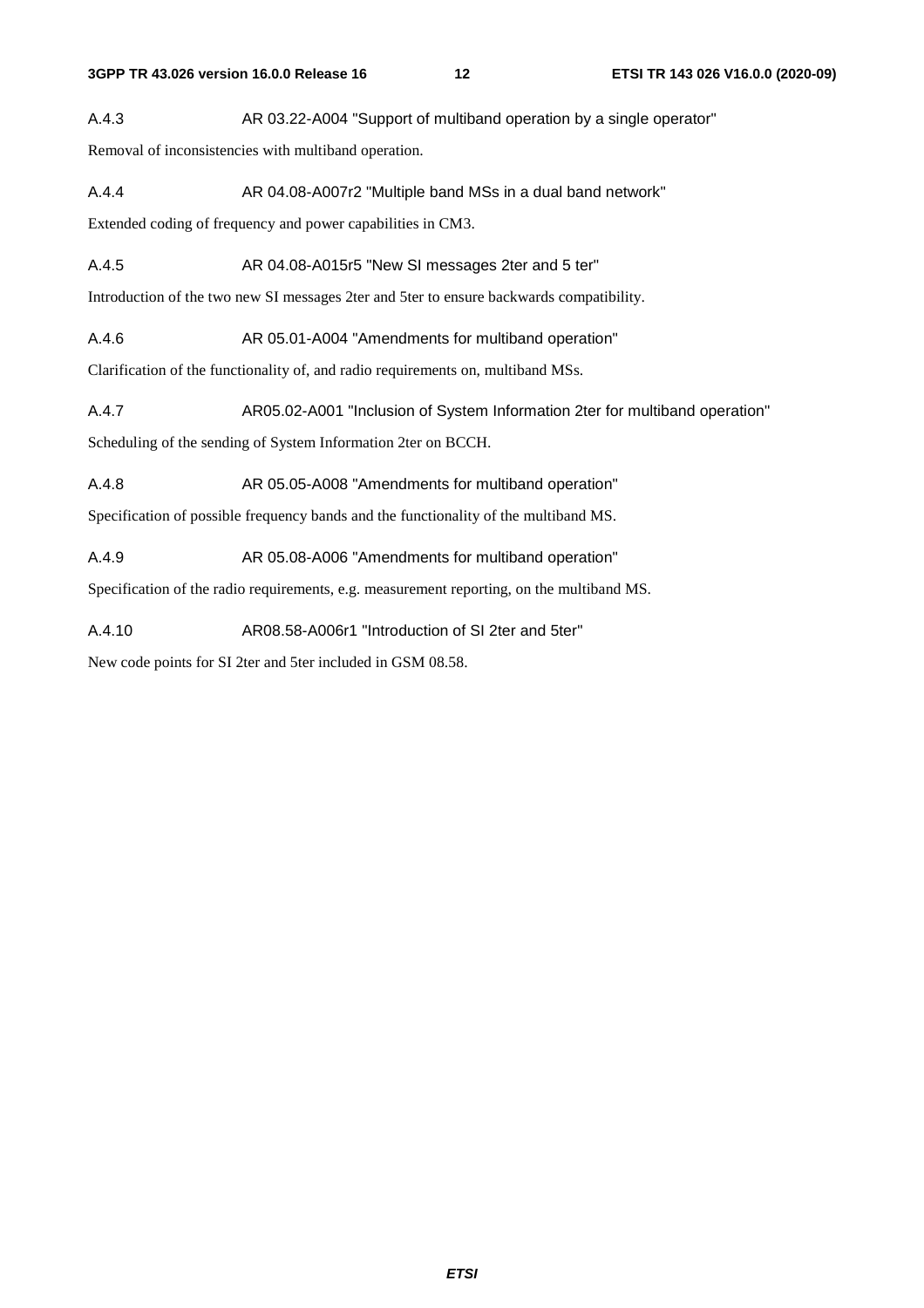| 3GPP TR 43.026 version 16.0.0 Release 16 |                                                              | 13 | ETSI TR 143 026 V16.0.0 (2020-09)                                                   |
|------------------------------------------|--------------------------------------------------------------|----|-------------------------------------------------------------------------------------|
| A.4.11                                   | tests"                                                       |    | CR11.10-846 "Introduction of new section 26.11 for Multiband specific signalling    |
| A.4.12                                   | 26"                                                          |    | CR11.10-847 "Inclusion of reference to new section 26.11 in introduction to section |
| A.4.13                                   | CR11.10-848 "Immediate assignment procedures: multiband"     |    |                                                                                     |
| A.4.14                                   | CR11.10-849 "Handover procedure: Multiband MSs"              |    |                                                                                     |
| A.4.15                                   | CR11.10-850 "Structured procedures, multiband"               |    |                                                                                     |
| A.4.16                                   | CR11.10-851 "Default message contents for section 26.11"     |    |                                                                                     |
| A.4.17                                   | CR11.10-852 "Modification of section 26.3 for Multiband MSs" |    |                                                                                     |
| A.4.18                                   | CR11.10-853 "Received signal measurements for multiband MSs" |    |                                                                                     |
|                                          |                                                              |    |                                                                                     |

A.4.19 CR11.10- 854 "Measurement reporting for Multiband MS"

# A.5 Change Requests related to WI "Multiband operation" after 1996

NOTE: This may not be a complete list, and is provided for indicative purposes only.

A.5.1 CR04.08-A178 "Handling of multiple frequency redefinitions"

A179 was the matching CR for the phase 2 specification.

A.5.2 CR04.08-A154r2 "Indication of multislot class"

A.5.3 CR03.26- A002r1 "Amendment for multiband Operation (common BCCH for the different bands of operation)"

A001r1 was the matching CR for the phase 2 specification.

A.5.4 CR05.08-A035 "Amendment for multiband operation (common BCCH for the different bands of operation)"

A034 was the matching CR for the phase 2 specification. Linked to CR03.26 A002r1 above.

A.5.5 CR04.08-A214 "Coding of classmark information for multiband mobiles"

A210r1 was the matching CR for the phase 2 specification.

A.5.6 CR04.08-A207r1 "Handling of classmark information at band change"

A204r2 was the matching CR for the phase 2 specification.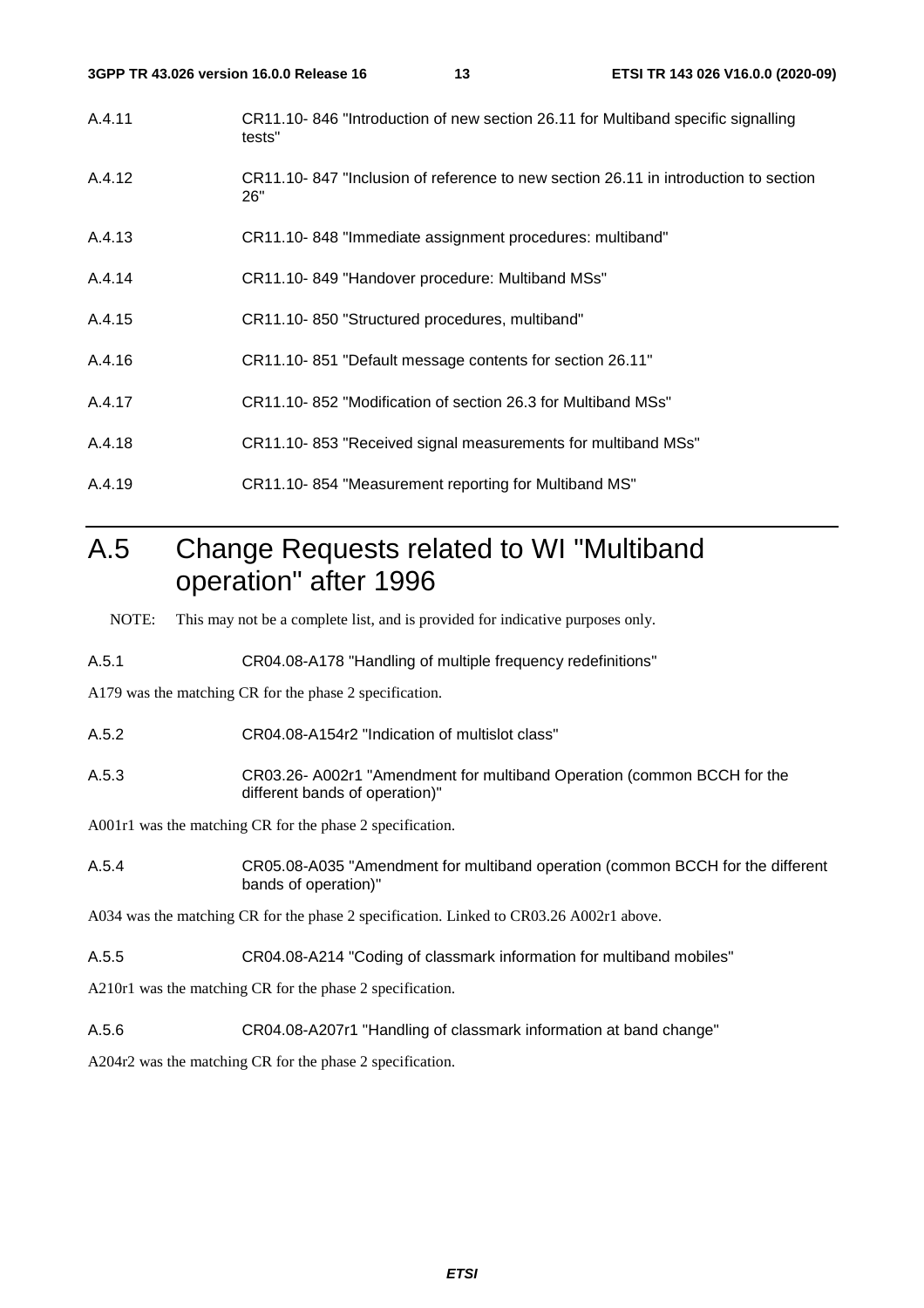- A.5.7 CR 04.08-A239r2 "Clarification of use of L2 Pseudo Length in SYSTEM INFORMATION messages" (phase 2 , release -95)
- A.5.8 CR 04.08-A238r2 "Clarification of use of L2 Pseudo Length in SYSTEM INFORMATION messages" (phase 2+, release -96)
- A.5.9 CR 09.94- A007r1 "Handling of new phase 2 BCCH and SACCH messages by phase 1 MS"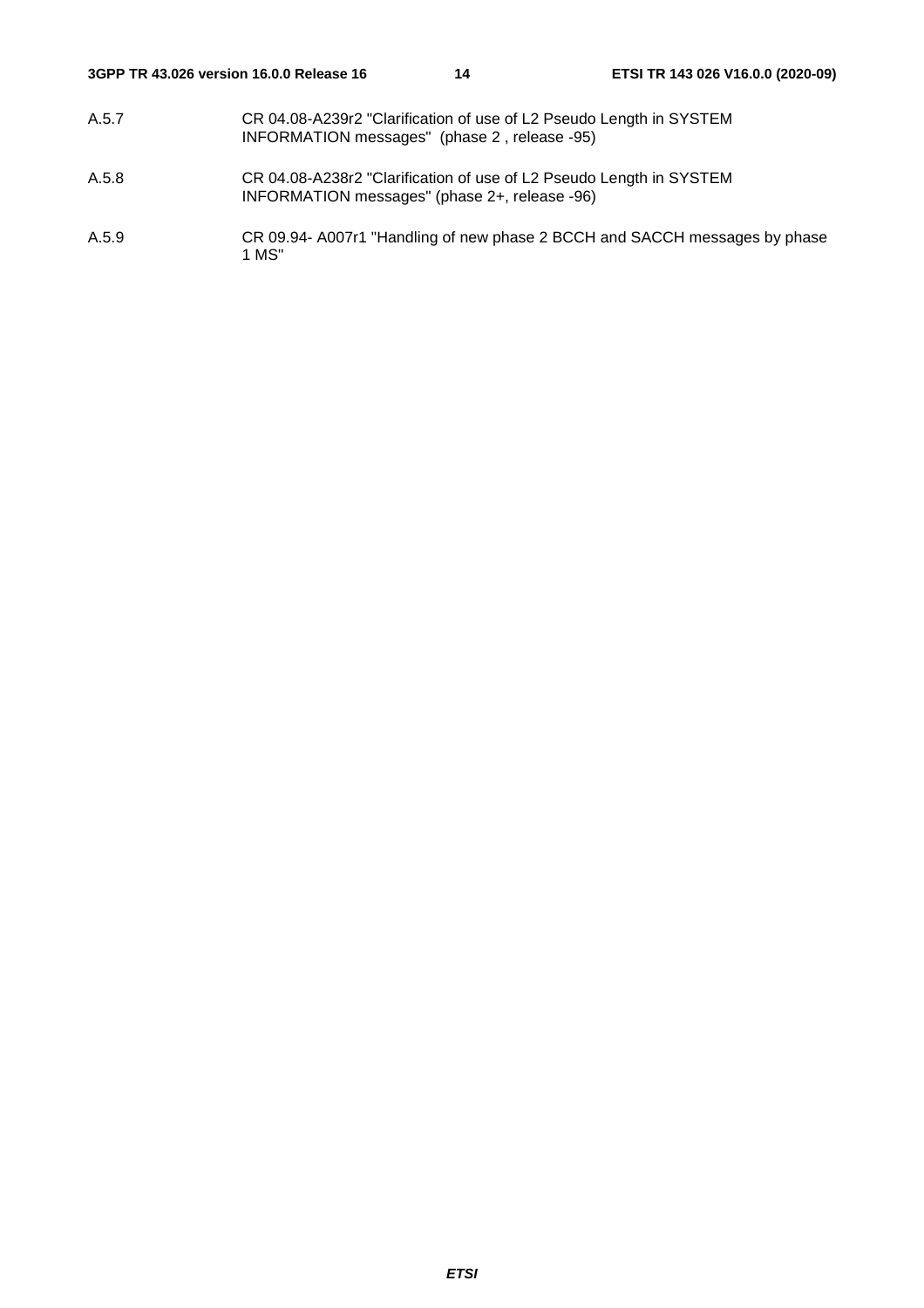# Annex B: Change History

| <b>Change history</b> |              |         |                            |                    |                         |  |
|-----------------------|--------------|---------|----------------------------|--------------------|-------------------------|--|
| SMG No.               | TDoc.<br>No. | CR. No. | <b>Section</b><br>affected | <b>New version</b> | <b>Subject/Comments</b> |  |
| SMG#23                |              |         |                            | 4.3.0              | <b>Phase 2 version</b>  |  |
| SMG#23                |              |         |                            | 5.2.0              | Phase 2+ version        |  |
| <b>SMG#27</b>         |              |         |                            | 6.0.0              | Release 1997 version    |  |
| <b>SMG#29</b>         |              |         |                            | 7.0.0              | Release 1998 version    |  |
| <b>SMG#31</b>         |              |         |                            | 8.0.0              | Release 1999 version    |  |

| <b>Change history</b> |                   |                 |    |            |                                               |        |            |
|-----------------------|-------------------|-----------------|----|------------|-----------------------------------------------|--------|------------|
| <b>Date</b>           | <b>TSG GERAN#</b> | <b>TSG Doc.</b> | CR | <b>Rev</b> | Subject/Comment                               | Old    | <b>New</b> |
| 2001-04               | 4                 |                 |    |            | Release 4 version                             |        | 4.0.0      |
| 2002-06               | 10                |                 |    |            | Release 5 version                             | 4.0.0  | 5.0.0      |
| 2002-07               |                   |                 |    |            | Editorial change in the front page (TS -> TR) | 5.0.0  | 5.0.1      |
| 2005-01               |                   |                 |    |            | Release 6 version                             | 5.0.1  | 6.0.0      |
| 2007-08               | 35                |                 |    |            | Release 7 version                             | 6.0.0  | 7.0.0      |
| 2008-12               | 40                |                 |    |            | Release 8 version                             | 7.0.0  | 8.0.0      |
| 2009-12               | 44                |                 |    |            | Release 9 version                             | 8.0.0  | 9.0.0      |
| 2011-03               | 49                |                 |    |            | Release 10 version                            | 9.0.0  | 10.0.0     |
| 2012-09               | 55                |                 |    |            | Release 11 version                            | 10.0.0 | 11.0.0     |
| 2014-09               | 63                |                 |    |            | Release 12 version (frozen at SP-65)          | 11.0.0 | 12.0.0     |
| 2015-12               | 68                |                 |    |            | Release 13 version (frozen at SP-70)          | 12.0.0 | 13.0.0     |

| <b>Change history</b> |                |                          |            |         |  |                                                    |            |
|-----------------------|----------------|--------------------------|------------|---------|--|----------------------------------------------------|------------|
| <b>Date</b>           | <b>Meeting</b> | <b>TDoc</b>              | <b>ICR</b> | Rev Cat |  | Subject/Comment                                    | <b>New</b> |
|                       |                |                          |            |         |  |                                                    | version    |
| 2017-03               | <b>RP-75</b>   |                          |            |         |  | IRelease 14 version                                | 14.0.0     |
| 2018-06               | RP-80          |                          |            |         |  | Release 15 version                                 | 15.0.0     |
| 2020-07               | RP-88e         | $\overline{\phantom{a}}$ |            |         |  | Upgrade to Rel-16 version without technical change | 16.0.0     |